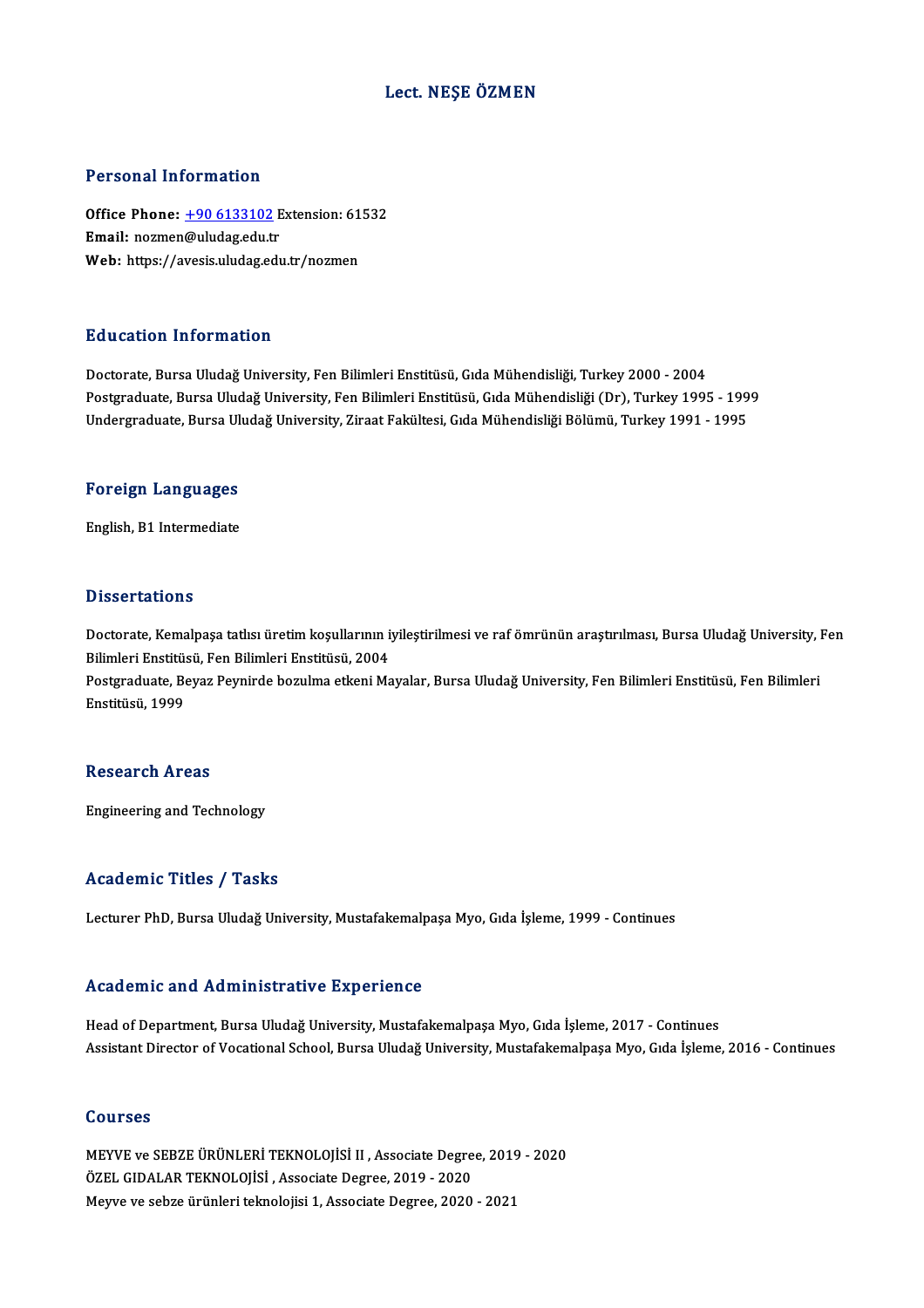GIDALARDA TEMEL İŞLEMLER II, Associate Degree, 2019 - 2020 GIDALARDA TEMEL İŞLEMLER II , Associate Degree, 2019 - 2020<br>FERMENTE GIDALAR TEKNOLOJİSİ, Associate Degree, 2019 - 2020<br>Ambalajlama Telmelejisi, Associate Degree, 2020 - 2021 GIDALARDA TEMEL İŞLEMLER II , Associate Degree, 201<br>FERMENTE GIDALAR TEKNOLOJİSİ, Associate Degree, 20<br>Ambalajlama Teknolojisi, Associate Degree, 2020 - 2021<br>OPCANİK TARIM ÜBÜNI ERİ İSLEME TEKNOLOJİSİ. ASSO FERMENTE GIDALAR TEKNOLOJİSİ, Associate Degree, 2019 - 2020<br>Ambalajlama Teknolojisi, Associate Degree, 2020 - 2021<br>ORGANİK TARIM ÜRÜNLERİ İŞLEME TEKNOLOJİSİ , Associate Degree, 2019 - 2020<br>Labaratuyar Telmiği 1. Associate Ambalajlama Teknolojisi, Associate Degree, 2020 - 202<br>ORGANİK TARIM ÜRÜNLERİ İŞLEME TEKNOLOJİSİ , As:<br>Laboratuvar Tekniği 1, Associate Degree, 2020 - 2021<br>Cidalarda Tamel islamlar 1, Associate Degree, 2020 - 20 ORGANİK TARIM ÜRÜNLERİ İŞLEME TEKNOLOJİSİ , Associa<br>Laboratuvar Tekniği 1, Associate Degree, 2020 - 2021<br>Gıdalarda Temel işlemler 1, Associate Degree, 2020 - 2021<br>Cıda Kimyası, Associate Degree, 2020 - 2021 Laboratuvar Tekniği 1, Associate Degree, 2020 - 2021<br>Gıdalarda Temel işlemler 1, Associate Degree, 2020 - 2021<br>Gıda Kimyası, Associate Degree, 2020 - 2021

# Articles Published in Journals That Entered SCI, SSCI and AHCI Indexes

- rticles Published in Journals That Entered SCI, SSCI and AHCI Indexes<br>I. Response of Red Pepper (Capsicum annuum L.) to Foliar Applications of Zinc I. Response of Red Pepper (Capsicum annuum L.) to Foliar Applications of Zinc<br>Turhan A., Kuşçu H., Özmen N. Response of Red Pepper (Capsicum annuum L.) to Foliar Applications of Zinc<br>Turhan A., Kuşçu H., Özmen N.<br>COMMUNICATIONS IN SOIL SCIENCE AND PLANT ANALYSIS, 2021 (Journal Indexed in SCI)<br>FEEECT OF HUMIC ACID ON ONION (ALLUI
- II. EFFECT OF HUMIC ACID ON ONION (ALLIUM CEPA L.) UNDER SALINE CONDITION<br>TURHAN A., ÖZMEN N., KUSCU H. COMMUNICATIONS IN SOIL SCIEN<br><mark>EFFECT OF HUMIC ACID ON O</mark><br>TURHAN A., ÖZMEN N., KUŞÇU H.<br>EPESENIJIS ENVIRONMENTAL PI EFFECT OF HUMIC ACID ON ONION (ALLIUM CEPA L.) UNDER SALINE CONDITION<br>TURHAN A., ÖZMEN N., KUŞÇU H.<br>FRESENIUS ENVIRONMENTAL BULLETIN, vol.27, no.12, pp.8029-8034, 2018 (Journal Indexed in SCI)<br>Besperse of red penner to def
- III. Response of red pepper to deficit irrigation and nitrogen fertigation Kuscu H., Turhan A., Özmen N., Aydınol Sönmez P., Demir A. O. FRESENIUS ENVIRONMENTAL BULLETIN, vol.27, no.12, pp.80<br>Response of red pepper to deficit irrigation and nitrog<br>Kuşçu H., Turhan A., Özmen N., Aydınol Sönmez P., Demir A. O.<br>ARCHIVES OF ACRONOMY AND SOU, SCIENCE vol.62, no. ARCHIVES OF AGRONOMY AND SOIL SCIENCE, vol.62, no.10, pp.1396-1410, 2016 (Journal Indexed in SCI) Kuşçu H., Turhan A., Özmen N., Aydınol Sönmez P., Demir A. O.<br>ARCHIVES OF AGRONOMY AND SOIL SCIENCE, vol.62, no.10, pp.1396-1410, 2016 (Journal Indexed in SCI)<br>IV. Optimizing Levels of Water and Nitrogen Applied through Dr
- ARCHIVES OF AGRONOMY AND SOIL SCIENCE, vol.62, no.10, pp.1396-1410, 2016 (Jo<br>Optimizing Levels of Water and Nitrogen Applied through Drip Irrigation f<br>Water Productivity of Processing Tomato (Lycopersicon esculentum Mill.) Optimizing Levels of Water and Nitrogen Applied throu<br>Water Productivity of Processing Tomato (Lycopersicc<br>Kuşçu H., Turhan A., Özmen N., Aydınol Sönmez P., Demir A. O.<br>HOPTICULTURE ENVIRONMENT AND PIOTECHNOLOCY vol 5 Water Productivity of Processing Tomato (Lycopersicon esculentum Mill.)<br>Kuşçu H., Turhan A., Özmen N., Aydınol Sönmez P., Demir A. O.<br>HORTICULTURE ENVIRONMENT AND BIOTECHNOLOGY, vol.55, no.2, pp.103-114, 2014 (Journal Inde
- V. Effect of different concentrations of diluted seawater on yield and quality of lettuce TURHANA.,KUŞÇUH.,ÖZMENN.,SerbeciM.S. ,DEMİRA.O. Effect of different concentrations of diluted seawater on yield and quality of lettuce<br>TURHAN A., KUŞÇU H., ÖZMEN N., Serbeci M. S. , DEMİR A. O.<br>CHILEAN JOURNAL OF AGRICULTURAL RESEARCH, vol.74, no.1, pp.111-116, 2014 (Jo TURHAN A., KUŞÇU H., ÖZMEN N., Serbeci M. S. , DEMİR A. O.<br>CHILEAN JOURNAL OF AGRICULTURAL RESEARCH, vol.74, no.1, pp.111-116, 2014 (Journal Indexed in SCI)<br>VI. The Effect of Different Salinity Levels on the Yield and Some
- CHILEAN JOU<br>The Effect o<br>sativum L.)<br>TUPHAN A. L The Effect of Different Salinity Levels on<br>sativum L.)<br>TURHAN A., KUŞÇU H., ÖZMEN N., DEMİR A. O.<br>JOUPMAL OF ACRICULTURAL SCIENCES TARIL

sativum L.)<br>TURHAN A., KUŞÇU H., ÖZMEN N., DEMİR A. O.<br>JOURNAL OF AGRICULTURAL SCIENCES-TARIM BILIMLERI DERGISI, vol.20, no.3, pp.280-287, 2014 (Journal<br>Indexed in SCI) TURHAN A., KUŞ<br>JOURNAL OF AG<br>Indexed in SCI)<br>Allowiation of JOURNAL OF AGRICULTURAL SCIENCES-TARIM BILIMLERI DERGISI, vol.20, no.3, pp.280-287, 2014 (Journal Indexed in SCI)<br>VII. Alleviation of deleterious effects of salt stress by applications of supplementary potassium-calcium<br>OR

# Indexed in SON<br>Alleviation<br>on spinach<br>Turban A. Ku

on spinach<br>Turhan A., Kuşçu H., Özmen N., Aşık B. B. , Şerbeci M. S. , Seniz V. on spinach<br>Turhan A., Kuşçu H., Özmen N., Aşık B. B. , Şerbeci M. S. , Seniz V.<br>ACTA AGRICULTURAE SCANDINAVICA SECTION B-SOIL AND PLANT SCIENCE, vol.63, no.2, pp.184-192, 2013<br>(Journal Indoved in SCD Turhan A., Kuşçu H., Özm<br>ACTA AGRICULTURAE SC<br>(Journal Indexed in SCI)<br>Influence of reatateck ACTA AGRICULTURAE SCANDINAVICA SECTION B-SOIL AND PLANT SCIENCE, vol.63, no.2, pp.14<br>(Journal Indexed in SCI)<br>VIII. Influence of rootstocks on yield and fruit characteristics and quality of watermelon<br>Turban A. Özmon N. Ku

# (Journal Indexed in SCI)<br>VIII. Influence of rootstocks on yield and fruit characteristics and quality of watermelon<br>Turhan A., Özmen N., Kuşçu H., Şerbeci M. S. , Seniz V. Influence of rootstocks on yield and fruit characteristics and quality of watermelon<br>Turhan A., Özmen N., Kuşçu H., Şerbeci M. S. , Seniz V.<br>HORTICULTURE ENVIRONMENT AND BIOTECHNOLOGY, vol.53, no.4, pp.336-341, 2012 (Journ

Turhan A., Özmen N., Kuşçu H., Şerbeci M. S. , Seniz V.<br>HORTICULTURE ENVIRONMENT AND BIOTECHNOLOGY, vol.53, no.4, pp.336-341, 2012 (Journal Index<br>IX. EFFECTS OF YEAST, FERMENTATION TIME, AND PRESERVATION METHODS ON TARHANA HORTICULTURE ENVIRONMENT AND BIOTECHI<br><mark>EFFECTS OF YEAST, FERMENTATION TIME</mark><br>GÜRBÜZ O., GÖÇMEN D., ÖZMEN N., Dagdelen F.<br>PREPARATIVE PIOCHEMISTRY & PIOTECHNOLO

IX. EFFECTS OF YEAST, FERMENTATION TIME, AND PRESERVATION METHODS ON TARHANA<br>GÜRBÜZ O., GÖÇMEN D., ÖZMEN N., Dagdelen F.<br>PREPARATIVE BIOCHEMISTRY & BIOTECHNOLOGY, vol.40, no.4, pp.263-275, 2010 (Journal Indexed in SCI)

## GÜRBÜZ O., GÖÇMEN D., ÖZMEN N., Dagdelen F.<br>PREPARATIVE BIOCHEMISTRY & BIOTECHNOLOGY, vol.40, no.4, pp.263-275, 2010 (Journal Indexed in SCI)<br>X. Protein, Oil and Fatty Acid Contents of Hybrids and Their Parents of Sunf PRE<br><mark>Pro</mark><br>L.) Protein, Oil and Fatty Acid Contents of Hybrids a<br>L.)<br>ÖZ M., KARASU A., ÇAKMAK İ., GÖKSOY A. T. , ÖZMEN N.<br>ASIAN JOUPNAL OF CHEMISTRY vol 21 no 4 nn 2000 3 L.)<br>ÖZ M., KARASU A., ÇAKMAK İ., GÖKSOY A. T. , ÖZMEN N.<br>ASIAN JOURNAL OF CHEMISTRY, vol.21, no.4, pp.3099-3106, 2009 (Journal Indexed in SCI)

### Articles Published in Other Journals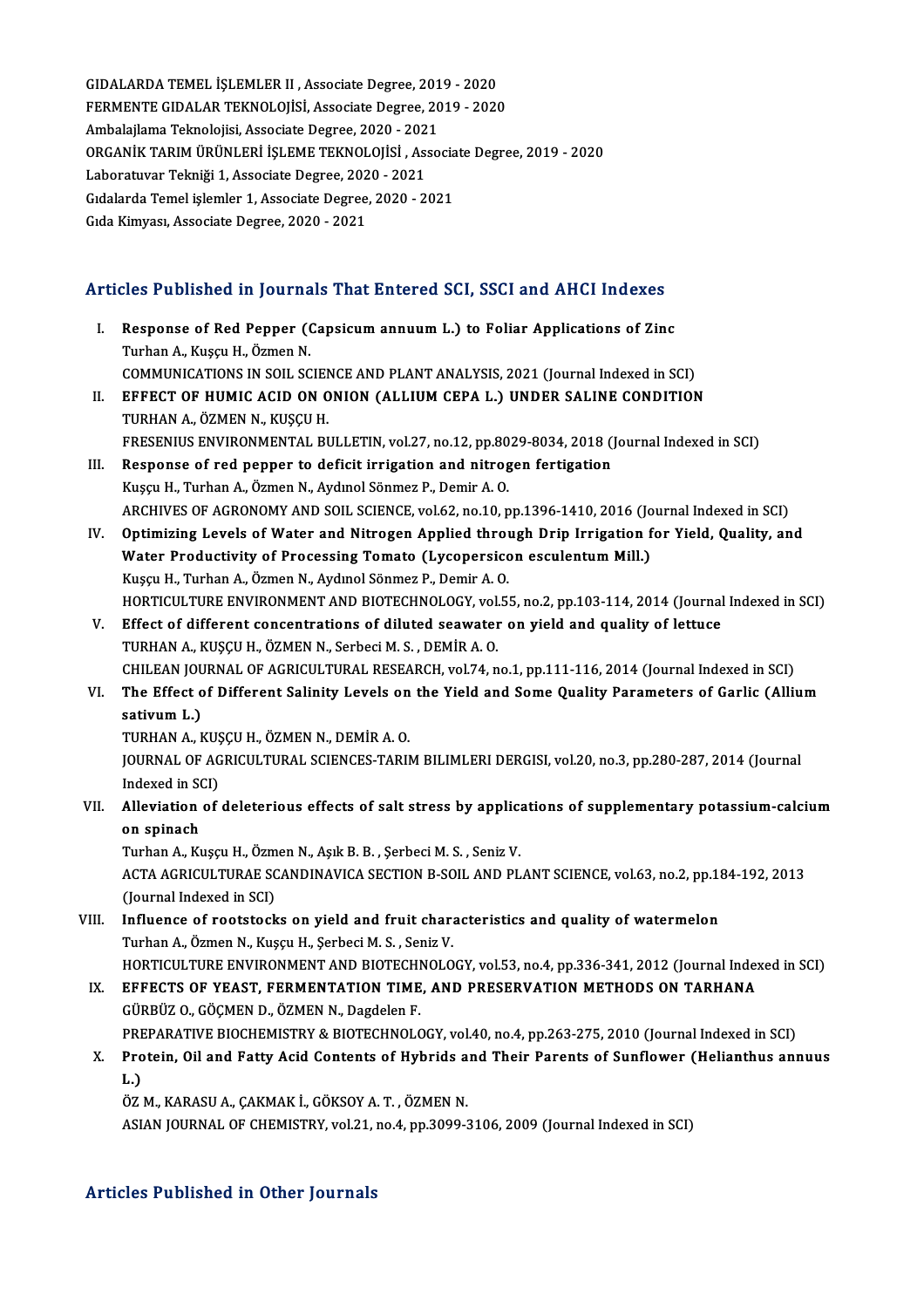I. Effects of iron fertilization on plant growth, yield components and quality traits of industrial tomatoes<br>TURHAN A., ÖZMEN N. Effects of iron fertil:<br>tomatoes<br>TURHAN A., ÖZMEN N.<br>Mediterreneen Acrieul tomatoes<br>TURHAN A., ÖZMEN N.<br>Mediterranean Agricultural Sciences, vol.35, no.1, pp.1-6, 2022 (Refereed Journals of Other Institutions)<br>Effecte of Chemical and Oxeania Fortilizer Treatments on Vield and Quality Treits of In

TURHAN A., ÖZMEN N.<br>Mediterranean Agricultural Sciences, vol.35, no.1, pp.1-6, 2022 (Refereed Journals of Other Institutions)<br>II. Effects of Chemical and Organic Fertilizer Treatments on Yield and Quality Traits of Industr Mediterr<br><mark>Effects</mark> of<br>Turban 4 Effects of Chemica<br>Tomato<br>Turhan A., Özmen N.<br>Journal of Tokirdag Tomato<br>Turhan A., Özmen N.<br>Journal of Tekirdag Agricultural Faculty, vol.18, no.2, pp.214-221, 2021 (Journal Indexed in ESCI)<br>Interactive Effects of Ca2 Land Invigation Water Salinity on Vield and Some Quality Po

Turhan A., Özmen N.<br>Journal of Tekirdag Agricultural Faculty, vol.18, no.2, pp.214-221, 2021 (Journal Indexed in ESCI)<br>III. Interactive Effects of Ca2+ and Irrigation Water Salinity on Yield and Some Quality Parameters Journal<br><mark>Interac</mark><br>Carrot<br><sup>Turbor</sup> Interactive Effects of Ca2+<br>Carrot<br>Turhan A., Özmen N., Kuşçu H.<br>Tenrek Su Dergisi vel 7, ne.1 Carrot<br>Turhan A., Özmen N., Kuşçu H.<br>Toprak Su Dergisi, vol.7, no.1, pp.31-39, 2018 (Other Refereed National Journals)

Turhan A., Özmen N., Kuşçu H.<br>Toprak Su Dergisi, vol.7, no.1, pp.31-39, 2018 (Other Refereed National Journals)<br>IV. Effects of different irrigation regimes on water use efficiency, yield and fruit quality of watermelon<br>und under Bursa ecological conditions<br>Kuşçu H., Turhan A., Özmen N., Aydınol P., Demir A. O. Effects of different irrigation regimes on water<br>under Bursa ecological conditions<br>Kuşçu H., Turhan A., Özmen N., Aydınol P., Demir A. O.<br>Aldenis Üniversitesi Zirest Fekültesi Densisi vel 28. n

under Bursa ecological conditions<br>Kuşçu H., Turhan A., Özmen N., Aydınol P., Demir A. O.<br>Akdeniz Üniversitesi Ziraat Fakültesi Dergisi, vol.28, no.1, pp.21-26, 2015 (Refereed Journals of Other Institutions)<br>THE REL ATIONSH

V. THE RELATIONSHIPS BETWEEN SALINITY LEVELS OF WATER USED FOR IRRIGATION WITH YIELD<br>AND QUALITY PARAMETERS IN RED PEPPER Capsicum annum cv Kapija Akdeniz Üniversitesi Ziraat Fakültesi Dergisi, vol.28, no.1, pp.21-26, 2015 (Referee<br>THE RELATIONSHIPS BETWEEN SALINITY LEVELS OF WATER USED FOR<br>AND QUALITY PARAMETERS IN RED PEPPER Capsicum annum cv Kapija<br>Turban A. Kusau THE RELATIONSHIPS BETWEEN SALIM<br>AND QUALITY PARAMETERS IN RED F<br>Turhan A., Kuşçu H., Özmen N., Demir A. O.<br>ANADOLU JOURNAL OF ACRICULTURAL SA

AND QUALITY PARAMETERS IN RED PEPPER Capsicum annum cv Kapija<br>Turhan A., Kuşçu H., Özmen N., Demir A. O.<br>ANADOLU JOURNAL OF AGRICULTURAL SCIENCES, vol.29, no.3, pp.186-193, 2014 (Refereed Journals of Other<br>Institutione) Turhan A., Ku<br>ANADOLU JO<br>Institutions)<br>The Effect c ANADOLU JOURNAL OF AGRICULTURAL SCIENCES, vol.29, no.3, pp.186-193, 2014 (Refereed Journals of Other<br>Institutions)<br>VI. The Effect of Different Salinity Levels on the Yield and Some Quality Parameters of Garlic (Allium<br>cati

Institutions)<br>VI. The Effect of Different Salinity Levels on the Yield and Some Quality Parameters of Garlic (Allium<br>sativum L.) The Effect of Different Salinity Levels<br>sativum L.)<br>Turhan A., Kuşçu H., Özmen N., Demir A. O.<br>Ankara Üniversitesi Ziraat Fakültesi Tarum

Ankara Üniversitesi Ziraat Fakültesi Tarım Bilimleri Dergisi, vol.20, no.3, pp.280-287, 2014 (Other Refereed<br>National Journals) Turhan A., Kuşçu H<br>Ankara Üniversites<br>National Journals)

## Books&Book Chapters

ooks & Book Chapters<br>I. Effects of soil water deficit at different growth stages on yield and quality of processing tomato to & Doon anapters<br>Effects of soil water deficit at different growth stages of<br>Turhan A., Kuşçu H., Özmen N., Aydınol P., Şeniz V., Demir A. O.<br>in: Asta Hartisulturee 1145: International Sumnesium on Biate Effects of soil water deficit at different growth stages on yield and quality of processing tomato<br>Turhan A., Kuşçu H., Özmen N., Aydınol P., Şeniz V., Demir A. O.<br>in: Acta Horticulturae 1145: International Symposium on Bi Turhan A., Kuşçu H., Özmen N., Aydınol P., Şeniz V., Demir A. O.<br>in: Acta Horticulturae 1145: International Symposium on Biotechnology and Other Omics in Vegetable Science, Naci<br>Onus, Editor, INT SOC HORTICULTURAL SCIENCE, Onus, Editor, INT SOC HORTICULTURAL SCIENCE, PO BOX 500, 3001 LEUVEN 1, BELGIUM, Leuven, pp.85-91, 2016<br>Refereed Congress / Symposium Publications in Proceedings

efereed Congress / Symposium Publications in Proceedings<br>I. EFFECTS OF CHEMICAL FERTILIZERS AND HUMIC ACID TREATMENTS ON PLANT GROWTH, YIELD **EFFECTS OF CHEMICAL FERTILIZE**<br> **AND QUALITYTRAITS OF TOMATO**<br>
Serbesi M. S. Turban A. Özmen N. EFFECTS OF CHEMICAL FERTII<br>AND QUALITYTRAITS OF TOMA<br>Serbeci M.S., Turhan A., Özmen N.<br>CUKUROVA Eth INTERNATIONAL S

AND QUALITYTRAITS OF TOMATO<br>Şerbeci M. S. , Turhan A., Özmen N.<br>CUKUROVA 6th INTERNATIONAL SCIENTIFIC RESEARCHES CONFERENCE, Adana, Turkey, 5 - 06 March 2021, vol.1,<br>nn 479,489 Serbeci M. S.<br>CUKUROVA<br>pp.478-488<br>Dematesler CUKUROVA 6th INTERNATIONAL SCIENTIFIC RESEARCHES CONFERENCE, Adana, Turkey, 5<br>pp.478-488<br>II. Domateslerde Anaç Kullanımının Verim Ve Bazı Kalite Özellikleri Üzerine Etkileri<br>Turban A. Özman N. Sarbasi M. S. Saniz V.

- pp.478-488<br>II. Domateslerde Anaç Kullanımının Verim Ve Bazı Kalite Özellikleri Üzerine Etkileri<br>Turhan A., Özmen N., Şerbeci M. S., Şeniz V. Domateslerde Anaç Kullanımının Verim Ve Bazı Kalite Özellikleri Üzerine Etkileri<br>Turhan A., Özmen N., Şerbeci M. S. , Şeniz V.<br>9. ULUSAL SEBZE TARIMI SEMPOZYUMU, Konya, Turkey, 12 - 14 September 2012, vol.1, pp.166-174<br>Far Iurhan A., Özmen N., Şerbeci M. S. , Şeniz V.<br>12 - 14 September 2012, vol.1, pp.166-174<br>11. Farklı tuzluluk düzeylerindeki sulama sularının pırasada verim ve bazı kalite parametrelerine etkisi<br>11. TUPHAN A. KUSCU H.
- 9. ULUSAL SEBZE TARIMI SEMPO<br>Farklı tuzluluk düzeylerindek<br>TURHAN A., KUŞÇU H., ÖZMEN N.<br>10. SEBZE TARIMI SEMPOZYUMU Farklı tuzluluk düzeylerindeki sulama sularının pırasada verim ve t<br>TURHAN A., KUŞÇU H., ÖZMEN N.<br>10. SEBZE TARIMI SEMPOZYUMU, Tekirdağ, Turkey, 2 - 04 September 2014<br>EEEECT ON SOLURLE SOLUNS CONTENT IN RROCESSING TOMATO E

10. SEBZE TARIMI SEMPOZYUMU, Tekirdağ, Turkey, 2 - 04 September 2014

TURHAN A., KUŞÇU H., ÖZMEN N.<br>10. SEBZE TARIMI SEMPOZYUMU, Tekirdağ, Turkey, 2 - 04 September 2014<br>IV. EFFECT ON SOLUBLE SOLIDS CONTENT IN PROCESSING TOMATO FRUITS OF IRRIGATION<br>Kuşçu H., Turhan A., Demir A. O., Özmen N.